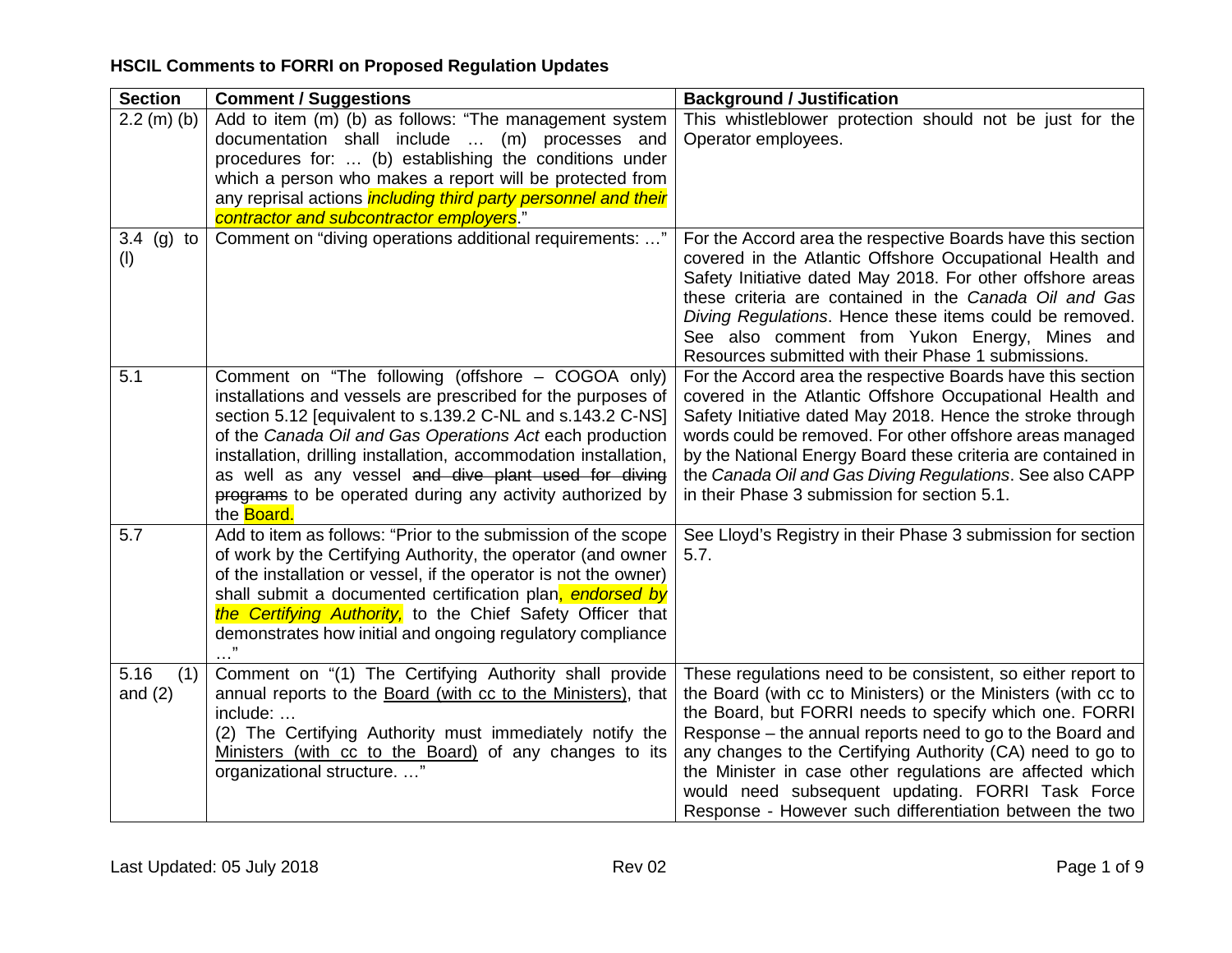| <b>Section</b> | <b>Comment / Suggestions</b>                                          | <b>Background / Justification</b>                                                                                         |
|----------------|-----------------------------------------------------------------------|---------------------------------------------------------------------------------------------------------------------------|
|                |                                                                       | options may be lost in the minutia of complex offshore                                                                    |
|                |                                                                       | operations.                                                                                                               |
| 5.16(1)        | Add to item (1) (a) as follows: (1) " The Certifying Authority        | Each Board only has authority within the defined offshore                                                                 |
|                | shall provide annual reports to the Board (with cc to the             | areas. Thus, a CA annual report should reflect those                                                                      |
|                | Ministers), that include: (a) summary of the activities the           | activities that occurred relevant to installations in that area.                                                          |
|                | Certifying Authority has undertaken within the jurisdiction of        | Furthermore, outside of that jurisdiction, the organization                                                               |
|                | that Board related to its responsibilities as a Certifying            | that is the CA is no longer acting in that capacity, so reporting                                                         |
|                | Authority under all Canadian jurisdictions; and "                     | on those activities is not deemed relevant. See Lloyd's                                                                   |
|                |                                                                       | Registry in their Phase 3 submission for section 5.16 (2) a.                                                              |
| 5.16(2)        | Add item to (2) as follows: "(2) The Certifying Authority must        | Add these clarifications so that minor changes involving                                                                  |
|                | immediately notify the Ministers (with cc to the Board) of any        | other countries need not be reported, such as opening or                                                                  |
|                | relevant changes to its organizational structure <i>that directly</i> | closing an office in Asia which has no bearing on the delivery                                                            |
|                | affect its execution of its duties (as defined in the Scope of        | of the CA service. See American Bureau of Shipping in their                                                               |
|                | Work) within 30 days of that change becoming effective."              | Phase 3 submission point 8. See also Lloyd's Registry in                                                                  |
|                |                                                                       | their Phase 3 submission for section 5.16 (3).                                                                            |
| 6.4(6)         | Add new item (6) as follows: "(6) The operator shall also             | These ISO standards referenced are for arctic and cold                                                                    |
|                | endeavor to follow the quidance provided in the ISO series            | regions which is deemed to include both the Arctic and other                                                              |
|                | 35101 to 35106 as amended from time to time and notify the            | locations characterized by low ambient temperatures and                                                                   |
|                | Board where there is any conflict with these regulations and          | the presence or possibility of sea ice, icebergs, shelf ice,                                                              |
|                | the quoted standards."                                                | glaciers, icing conditions, persistent snow cover, frozen                                                                 |
|                |                                                                       | surfaces of lakes and rivers, localized and rapidly changing<br>weather systems and/or permafrost. This change is also in |
|                |                                                                       | line with the CSA Group TCK157 (Technical Committee                                                                       |
|                |                                                                       | K157), Phase 3, letter 1a comment [RFM3]. In the FORRI                                                                    |
|                |                                                                       | submissions this and other CSA Group entries were labelled                                                                |
|                |                                                                       | TSK157. The suggested amendment with respect to "as                                                                       |
|                |                                                                       | amended from time to time" may already be covered off in                                                                  |
|                |                                                                       | the Canada Oil and Gas Operations Act section 14 (2).                                                                     |
| 6.7(3)         | Comment on "139oC" and "180oC" which are 139°C and                    | Correct typos.                                                                                                            |
|                | 180°C.                                                                |                                                                                                                           |
| 6.12           | Comment on definitions for "air gap" and "freeboard".                 | All definitions should be included in "Annex 1 - Definitions"                                                             |
|                |                                                                       | to avoid any inconsistences. See updated definitions                                                                      |
|                |                                                                       | provided in Annex 1 below.                                                                                                |
| 6.17(6)        | Add new item (6) as follows: "(6) Every column-stabilized             | To avoid another Ocean Ranger incident and as suggested                                                                   |
|                | mobile offshore platform there will be no port lights or similar      | by the American Bureau of Shipping in their Phase 3                                                                       |
|                |                                                                       | submission point 14.                                                                                                      |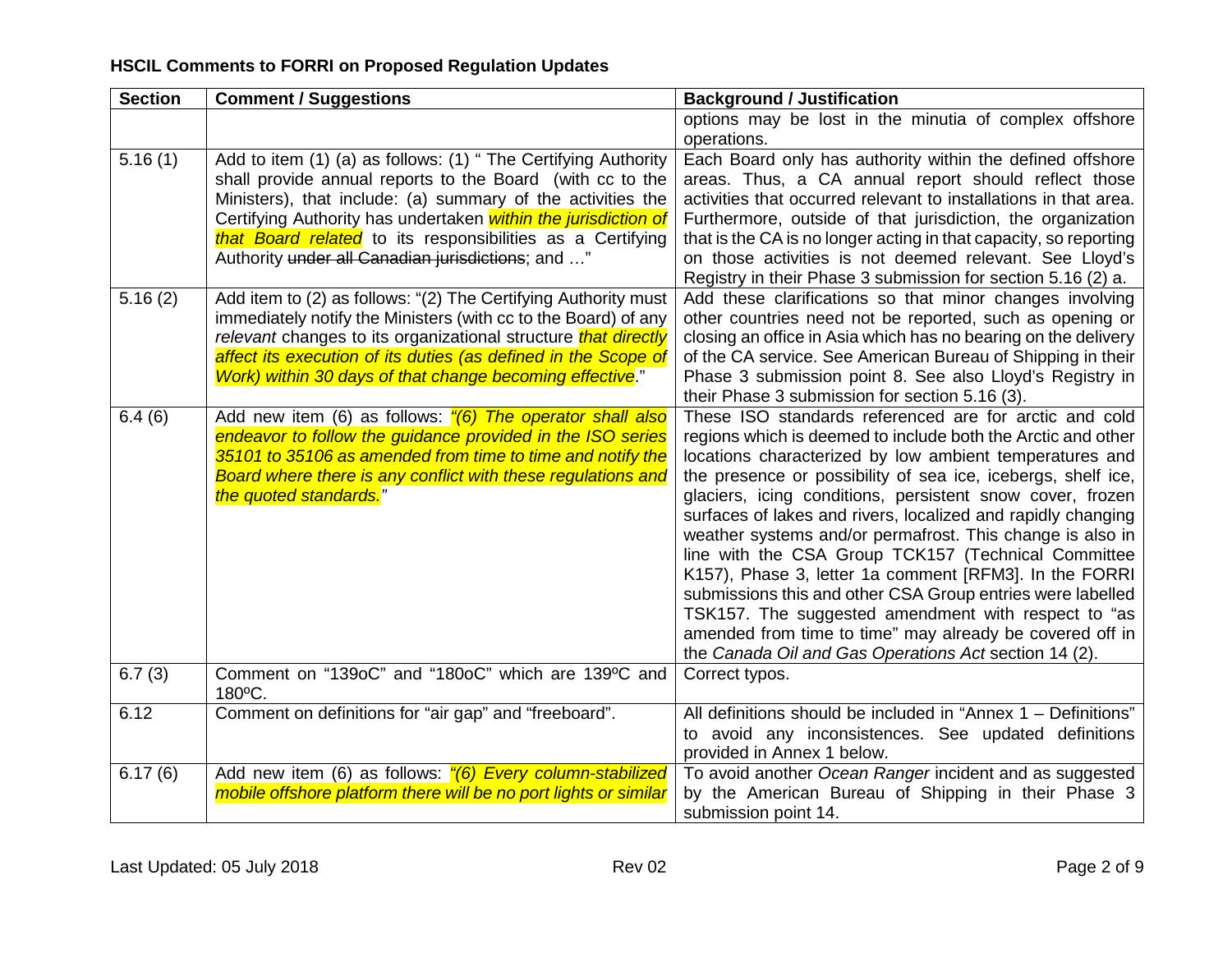| <b>Section</b> | <b>Comment / Suggestions</b>                                   | <b>Background / Justification</b>                                                   |
|----------------|----------------------------------------------------------------|-------------------------------------------------------------------------------------|
|                | openings are in the columns of semi-submersible unless         |                                                                                     |
|                | such openings are welded shut and are water tight."            |                                                                                     |
| 6.26           | Comment on "(i) for an installation that is a mobile offshore  | Use unambiguously.                                                                  |
|                | platform, such information and instruction as is necessary to  |                                                                                     |
|                | accurately (alternative to accurately: "unambiguously"?) and   |                                                                                     |
|                | rapidly determine and manage the loading "                     |                                                                                     |
| 6.27           | Comment on "dive vessels and dive plants"                      | For the Accord area the respective Boards have this section                         |
|                |                                                                | covered in the Atlantic Offshore Occupational Health and                            |
|                |                                                                | Safety Initiative dated May 2018. For other offshore areas                          |
|                |                                                                | these criteria are contained in the Canada Oil and Gas                              |
|                |                                                                | Diving Regulations. Hence this section could be removed.                            |
| 7.3            | Comment on definitions for "pressure systems"<br>and           | All definitions should be included in "Annex 1 - Definitions"                       |
|                | "authorized inspector"                                         | to avoid any inconsistences.                                                        |
| 7.12(2)        | Comment on "(2) The operator shall ensure that the             | The CAP 437 Standards for Offshore Helicopter Landing                               |
|                | helicopter deck and associated operations and maintenance      | Areas is relevant to the UK with some applicability to Europe                       |
|                | on offshore installations shall conform to the requirements of | (see Chapter 1, section 4.2 on page 5). Hence, operations                           |
|                | CAP 437 Standards for Offshore Helicopter Landing Areas        | in cold weather and ice are not anticipated in the quoted                           |
|                | as published by the UK Civil Aviation Authority."              | standard. See comment in the CSA Group TSK157 letter 1a                             |
|                |                                                                | comment [RFM16].                                                                    |
| 7.13           | Comment that there is no mention of personnel transfer and     | Not all vessels<br>engaged to conduct geoscience,                                   |
|                | subsequent requirements for appropriate cranes in this         | geotechnical or environmental operations will have a                                |
|                | section which needs to be added.                               | helideck. Consequently, personnel transfer by crane to the                          |
|                |                                                                | installation for emergency and regular crew change                                  |
|                |                                                                | purposes should be accommodated. See Lloyd's Registry in                            |
|                |                                                                | their Phase 3 submission for section 7.13. FORRI Response                           |
|                |                                                                | - These requirements are dealt with in the Oil and Gas                              |
|                |                                                                | Occupational Health and Safety (OHS) Regulations. The                               |
|                |                                                                | regulation enforcement of OHS was transferred to the<br>Boards on 31 December 2014. |
| 7.21(2)        | Comment on "(2) If a completed well is located where           | Applies to onshore Canada Oil and Gas Operations Act                                |
|                | permafrost is present in unconsolidated sediments, the         | activities.                                                                         |
|                | operator shall ensure that a subsurface safety valve is        |                                                                                     |
|                | installed in the tubing below the base of the permafrost."     |                                                                                     |
| 7.36<br>(8)    | Add new item (8) (c) as follows: "c. designed to provide       | In line with the CSA Group TSK157, Phase 3, letter 1a                               |
| (c)            | sufficient heating in arctic and cold regions."                | comment [RFM18].                                                                    |
|                |                                                                |                                                                                     |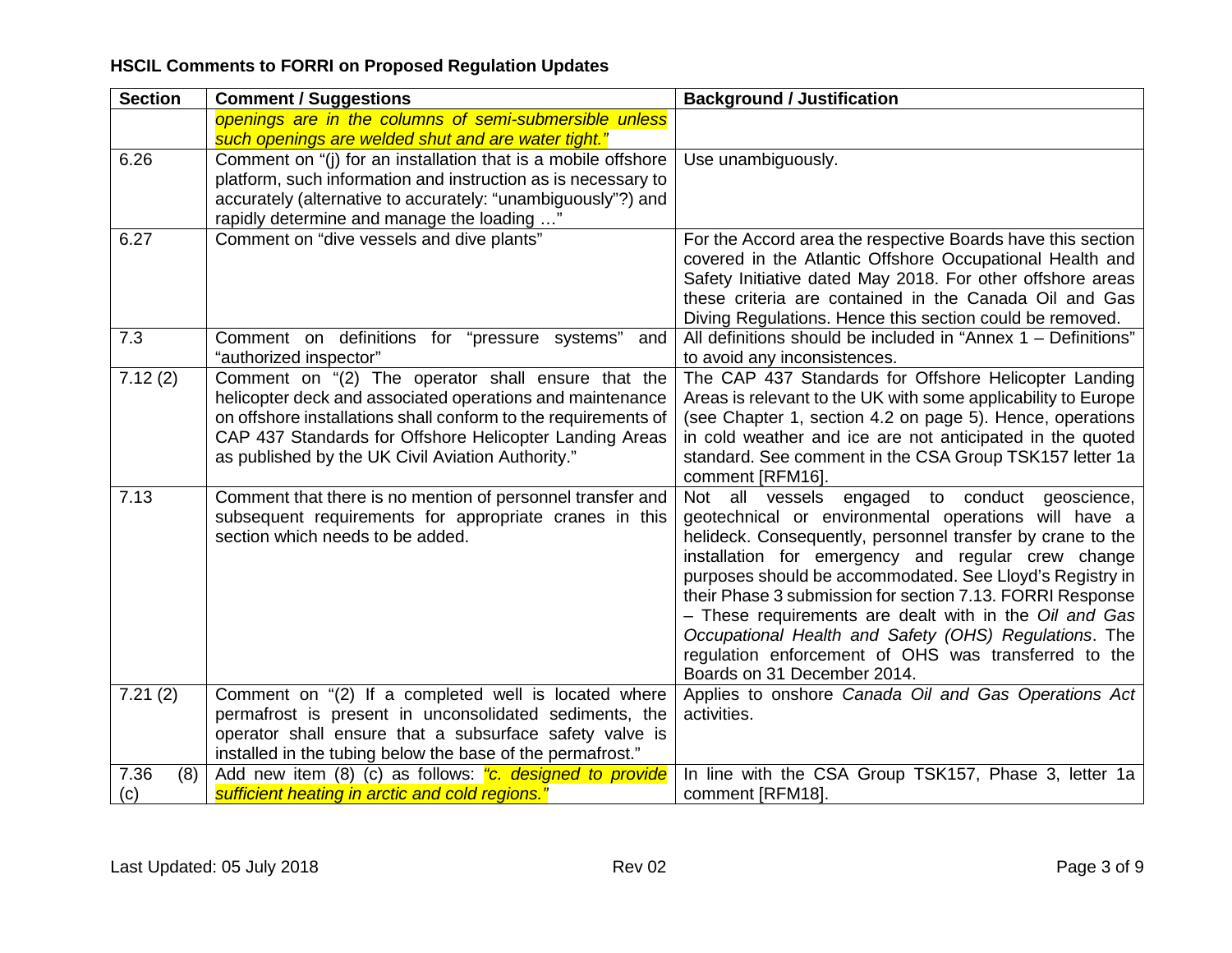| <b>Section</b> | <b>Comment / Suggestions</b>                                                                                                                                                                                                                                                                                                                                                                                                                                                                                                                                                                    | <b>Background / Justification</b>                                                                                                                                                                                                                                                                                                                                                                                                                                                                                                                                                                                                                                                                                                        |
|----------------|-------------------------------------------------------------------------------------------------------------------------------------------------------------------------------------------------------------------------------------------------------------------------------------------------------------------------------------------------------------------------------------------------------------------------------------------------------------------------------------------------------------------------------------------------------------------------------------------------|------------------------------------------------------------------------------------------------------------------------------------------------------------------------------------------------------------------------------------------------------------------------------------------------------------------------------------------------------------------------------------------------------------------------------------------------------------------------------------------------------------------------------------------------------------------------------------------------------------------------------------------------------------------------------------------------------------------------------------------|
| 7.37(14)       | Add new item (14) as follows: "(14) The operator shall<br>ensure that where TEMSPC's are provided that they<br>outfitted with towing arrangements and bow thrusters."                                                                                                                                                                                                                                                                                                                                                                                                                           | See Lloyd's Registry in their Phase 3 submission for section<br>$7.37(8)$ .                                                                                                                                                                                                                                                                                                                                                                                                                                                                                                                                                                                                                                                              |
| 7.38           | Add new item 7.38 as follows: "7.38 Ice management - The<br>operator shall in ensure sufficient research and analysis as<br>well as quasi real time ice management is provided for any<br>offshore operation in the Arctic and cold regions susceptible<br>to icebergs."                                                                                                                                                                                                                                                                                                                        | Ice management is quite important for existing offshore<br>facilities in Canada and for offshore drilling programs on the<br>East coast. In line with the CSA Group TSK157, Phase 3,<br>letter 2, paragraph 4 (last).                                                                                                                                                                                                                                                                                                                                                                                                                                                                                                                    |
| 8.1(f)         | Add to item (f) as follows: " (1) An operator conducting a<br>geoscience, geotechnical or environmental operation shall<br>ensure  (f) where a seismic or electrical energy source is<br>used, all such operations must be completed in a manner<br>that reduces and potential safety risks to divers to as low as<br>reasonably practicable and that minimum distances required<br>to ensure safety of divers have been identified and followed<br>and a radio watch shall be maintained on all vessels in case<br>the divers are affected and a rapid shut down is required;<br>and $\dots$ " | To "eliminate all potential safety risks to divers" is not<br>practicable. Whenever there are multiple simultaneous<br>ongoing offshore operations (SIMOPS) where there are<br>offshore divers deployed on at least one of those operations,<br>there will always be some risk that a water temperature<br>inversion or seabed geology may allow source noise to<br>travel farther than expected. Without some practical<br>limitations, diving operations could effective prohibit<br>approved survey operations around an installation for some<br>kilometres which would adversely affect the survey's cost<br>effectiveness. See also the Atlantic Offshore Occupational<br>Health and Safety Initiative dated May 2018 section 502. |
| 8.5            | Revise item 8.5 as follows: "Vessels of opportunity which are<br>temporarily to be used for geoscience, geotechnical and<br>environmental operations shall be inspected by an<br>independent third party that is deemed competent by the<br>Board to ensure the equipment and its installation are fit for<br>purpose."                                                                                                                                                                                                                                                                         | The wording needed to be revised as 2D or 3D marine<br>seismic multi-client surveys which may have no operator<br>associated with the survey operations. Should a dedicated<br>geoscience, geotechnical and environmental operations<br>vessel not be available, then the operator would have to<br>resort to using a vessel of opportunity in order to carry out<br>the required work.                                                                                                                                                                                                                                                                                                                                                  |
| 9.2(2)         | Revised item (2) as follows: "For a vessel engaged in a<br>diving operation or a geoscience, geotechnical or<br>environmental operation, the safety zone around the vessel<br>operation shall be a moving circle drawn with the vessel at<br>the centre with a radius distance sufficient to ensure risks to<br>safety, the environment and property are minimized."                                                                                                                                                                                                                            | Clarified survey related wording.                                                                                                                                                                                                                                                                                                                                                                                                                                                                                                                                                                                                                                                                                                        |
| 10.1           | Comment on definition for "good oil field practices".                                                                                                                                                                                                                                                                                                                                                                                                                                                                                                                                           | All definitions should be included in "Annex $1 -$ Definitions"<br>to avoid any inconsistences. See updated definition provided<br>in Annex 1 below.                                                                                                                                                                                                                                                                                                                                                                                                                                                                                                                                                                                     |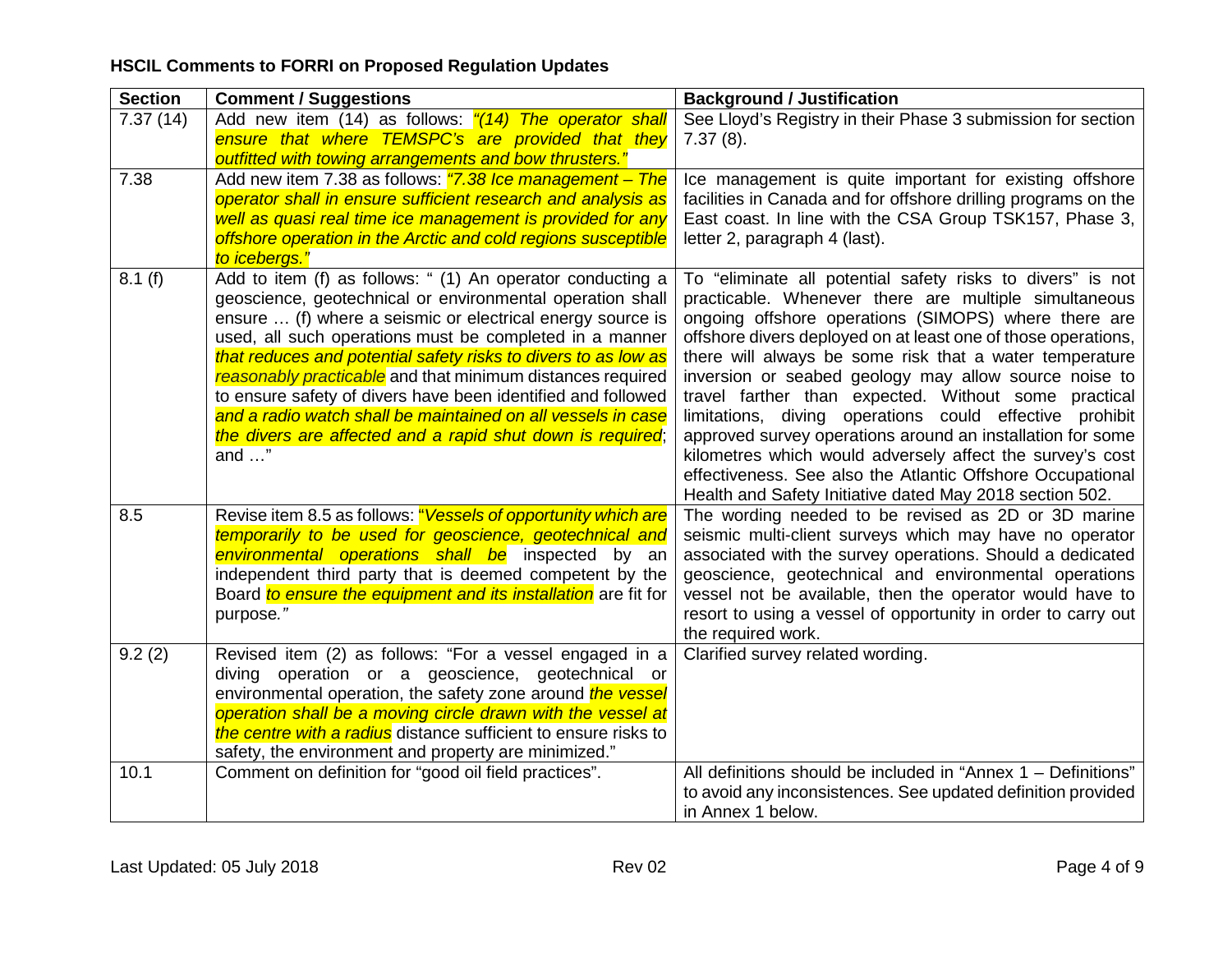| <b>Section</b> | <b>Comment / Suggestions</b>                                     | <b>Background / Justification</b>                              |
|----------------|------------------------------------------------------------------|----------------------------------------------------------------|
| 10.5           | Comment on "The operator may conduct a formation flow            | There should be a standard to be followed related to the       |
|                | test on a well drilled on a geological feature if, before        | "detailed testing program" as suggested by the Department      |
|                | conducting that test, the operator (a) submits to the Board a    | of Economic Development and Transportation, Government         |
|                | detailed testing program "                                       | of Nunavut in their Phase 2 submission.                        |
| 11.5(b)        | Revise item (b) as follows: "The operator shall ensure  (b)      | The phrase "good measurement practices" is too broad and       |
|                | that equipment used to calibrate the flow system is calibrated   | the suggested revision allows for better wording as            |
|                | accordance with <i>industry standards and the</i><br>in.         | suggested by the Department of Economic Development            |
|                | manufacturers recommended practices"                             | and Transportation, Government of Nunavut in their Phase       |
|                |                                                                  | 2 submission.                                                  |
| 12.5(d)        | Add new item (d) as follows: "No operator shall flare or vent    | Required to meet environmental concerns and as per the         |
|                | gas unless  (d) gas flaring shall be carried out in a manner     | recommendation of Nature Newfoundland and Labrador             |
|                | which minimizes bird deaths to as low as reasonably              | submitted with the Phase 3 submissions.                        |
|                | practicable under the operational circumstances."                |                                                                |
| 13.1 $(1)$ to  | Comment on "Suspension or Abandonment of a Well"                 | None of the offered detailed CAPP suggestions were             |
| (3)            |                                                                  | accepted which is disappointing.                               |
| 13.2           | Add to item as follows: "The operator of a suspended well        | To ensure there is a timeline for subsequent monitoring as     |
|                | shall ensure that the well is monitored and inspected to         | suggested by the Department of Economic Development            |
|                | maintain its continued integrity and to prevent pollution with   | and Transportation, Government of Nunavut in their Phase       |
|                | a timeline which is suited to the specific suspended well."      | 2 submission.                                                  |
| 14.            | Comment on definitions provided.                                 | All definitions should be included in "Annex 1 - Definitions"  |
|                |                                                                  | to avoid any inconsistences such as for "workover" which is    |
|                |                                                                  | different in this section compared to Annex 1 where the word   |
|                |                                                                  | "Christmas" is still used.                                     |
| 14.7(h)        | Revise item (h) as follows: "The operator shall ensure that      | Clearer wording. Although definition for platform means "a     |
|                | records are kept of  (h) in the case of a floating installation  | platform associated with an installation", section 14.7 (h) is |
|                | (iii) every change in weight or position of weight on the        | specific to floating installations.                            |
|                | platform that may affect the stability of the <i>floating</i>    |                                                                |
|                | <i>installation.</i> "                                           |                                                                |
| 14.9           | Comment on "incident" definition which should be removed.        | All definitions should be included in "Annex 1 - Definitions"  |
|                |                                                                  | to avoid any inconsistences.                                   |
| 14.9           | No definition of "near-miss" is provided in these regulations.   | All definitions should be included in "Annex 1 - Definitions"  |
|                |                                                                  | to avoid any inconsistences. See definition provided in        |
|                |                                                                  | Annex 1 below.                                                 |
| 14.10          | Revise (b) as follows: "The operator shall ensure that  b)       | Each operator will have its own procedures and forms to        |
|                | the investigation report, identifying the causal factor(s), root | follow with regard to incident and near-miss investigations.   |
|                | cause(s), corrective and preventative action(s), and other       | Hence to generate the required report "in the form and         |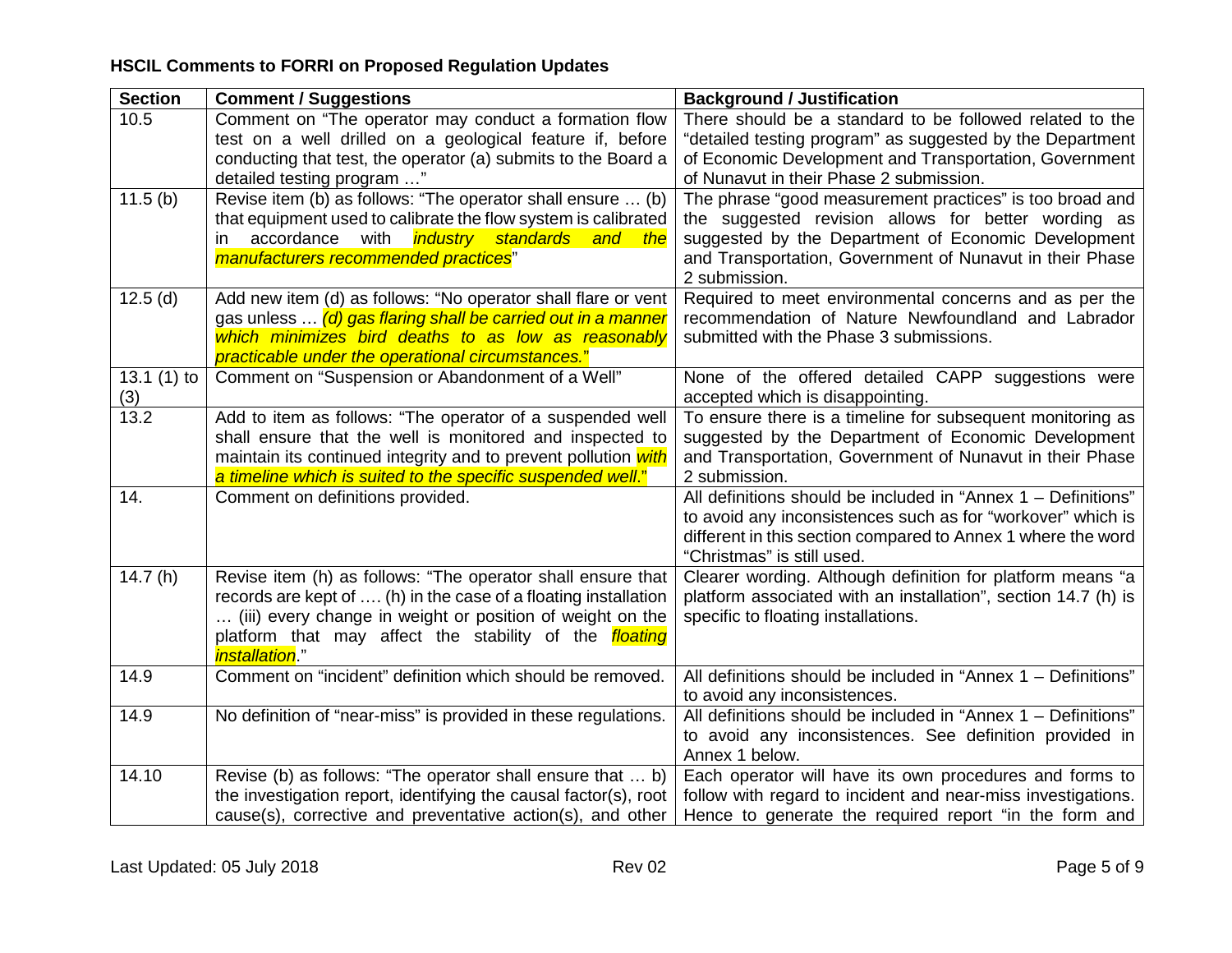| <b>Section</b>         | <b>Comment / Suggestions</b>                                                                                                        | <b>Background / Justification</b>                                                                                |
|------------------------|-------------------------------------------------------------------------------------------------------------------------------------|------------------------------------------------------------------------------------------------------------------|
|                        | information in the form and manner prescribed by the Board,                                                                         | manner prescribed by the Board" would take extra time,                                                           |
|                        | must be submitted to the Board within $21$ days following the                                                                       | when time is of the essence. Investigating a serious incident                                                    |
|                        | incident.                                                                                                                           | or near-miss can be a lengthy process hence the time limit                                                       |
|                        |                                                                                                                                     | should be increased from 14 to 21 days as proposed in the                                                        |
|                        |                                                                                                                                     | original FORRI Phase 2 documentation.                                                                            |
| $\overline{1}4.15$ and | Comment on section numbering.                                                                                                       | The section numbering was possibly inappropriately                                                               |
| 14.16                  |                                                                                                                                     | updated at a page break.                                                                                         |
| 14.19                  | Comment on "Well Costs".                                                                                                            | CAPP has provided detailed explanations why this section                                                         |
|                        |                                                                                                                                     | should be removed and removing or revising the sections                                                          |
|                        |                                                                                                                                     | seems reasonable. FORRI Response - Boards need to be                                                             |
|                        |                                                                                                                                     | aware of the economic viability of each project as part of the                                                   |
|                        |                                                                                                                                     | Board's mandate.                                                                                                 |
| 14.27                  | Revise as follows: "A <b>contractor</b> who has conducted a non-                                                                    | A seismic contract would be responsible for conducting a                                                         |
|                        | exclusive or a multi-client seismic survey need not submit an                                                                       | non-exclusive or a multi-client seismic survey. Conforms to                                                      |
|                        | interpretation report required by sub-section14.26 (3) but                                                                          | current seismic industry practices and as per the                                                                |
|                        | shall be required to release paper copies of TIFF images of                                                                         | recommendation of International Association of Geophysical                                                       |
|                        | the seismic data acquired, not final processed data, at the                                                                         | Contractors and the Canadian Association of Geophysical<br>Contractors submitted with their Phase 2 submissions. |
|                        | expiry of a 10-year confidentiality period, provided the data<br>from <i>the surveys</i> are available for purchase or lease by the |                                                                                                                  |
|                        | public."                                                                                                                            |                                                                                                                  |
| 14.29(2)               | Comment on Chief Conservation Officer power to request                                                                              | The instruction "in a form and manner determined by the                                                          |
|                        | information.                                                                                                                        | Chief Conservation Officer" is too broad and needs to be                                                         |
|                        |                                                                                                                                     | more prescriptive or removed in line with the suggestion of                                                      |
|                        |                                                                                                                                     | the International Association of Geophysical Contractors                                                         |
|                        |                                                                                                                                     | and the Canadian Association of Geophysical Contractors in                                                       |
|                        |                                                                                                                                     | their Phase 2 submission.                                                                                        |
| 14.29<br>(1)           | Add new item (1) (d) as follows: "Following completion of any                                                                       | Conforms to current seismic industry practices and as per                                                        |
| (d)                    | geoscience, geotechnical or environmental program, the                                                                              | the recommendation of International Association of                                                               |
|                        | operator shall ensure the following information and materials                                                                       | Geophysical Contractors and the Canadian Association of                                                          |
|                        | are retained in Canada  (d) For multi-client surveys the                                                                            | Geophysical Contractors submitted with their Phase 2                                                             |
|                        | field and final processed data does not have to be retained                                                                         | submissions.                                                                                                     |
|                        | <i>in Canada.</i> "                                                                                                                 |                                                                                                                  |
| Annex 1                | Revise item "air gap - when in service the vertical distance                                                                        | The definition provided in these regulations includes "during                                                    |
|                        | of the Mobile Offshore Drilling Unit jack-up between the                                                                            | extreme environmental conditions" which is not required as                                                       |
|                        | lowest exposed part of the hull not designed to withstand                                                                           | that is part of section 6.12.                                                                                    |
|                        |                                                                                                                                     |                                                                                                                  |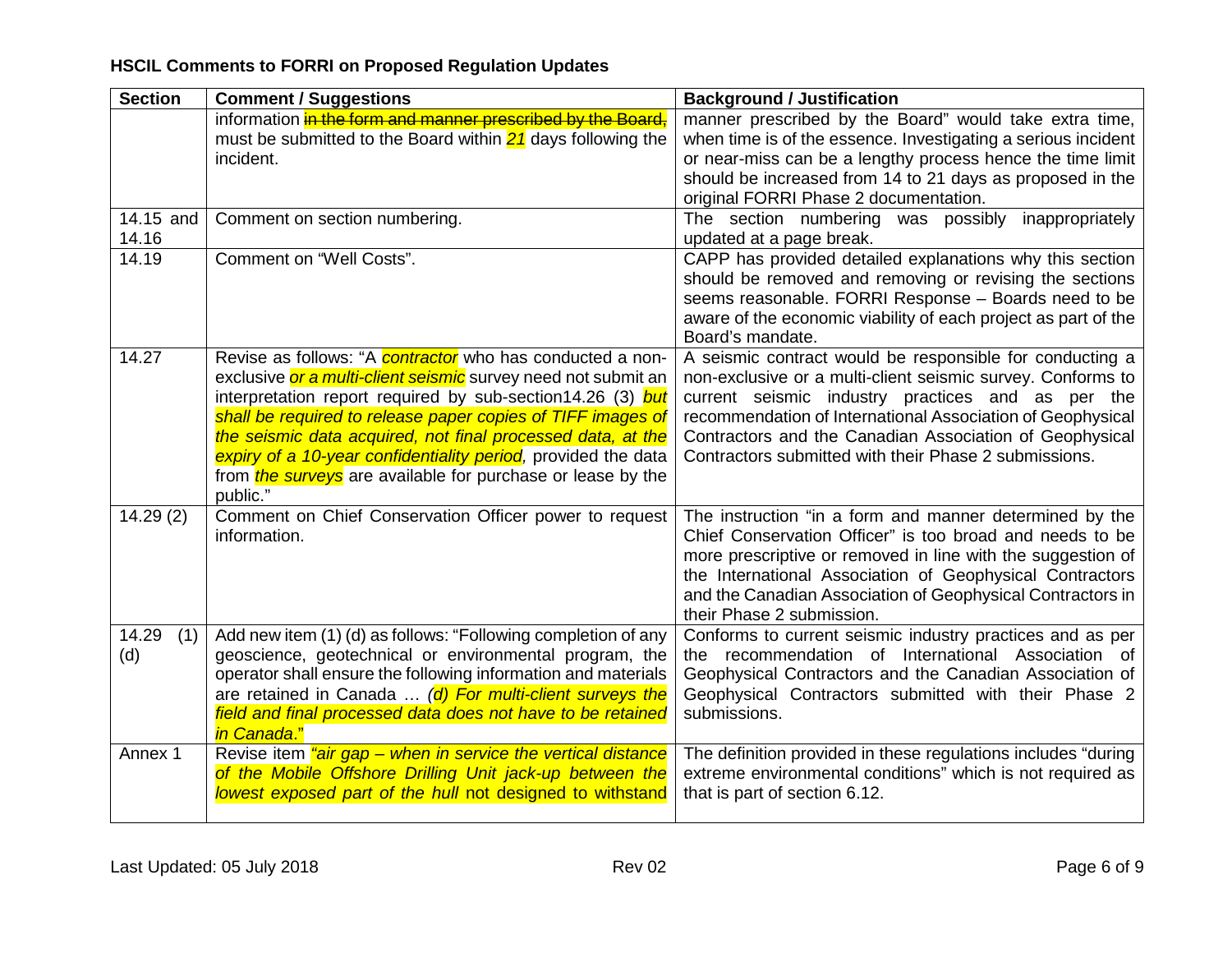| <b>Section</b> | <b>Comment / Suggestions</b>                                                                                                                                                                                                                                                                                                                                         | <b>Background / Justification</b>                                                                                                                        |
|----------------|----------------------------------------------------------------------------------------------------------------------------------------------------------------------------------------------------------------------------------------------------------------------------------------------------------------------------------------------------------------------|----------------------------------------------------------------------------------------------------------------------------------------------------------|
|                | wave or ice impingement and the mean water or mean ice                                                                                                                                                                                                                                                                                                               |                                                                                                                                                          |
|                | surface"                                                                                                                                                                                                                                                                                                                                                             |                                                                                                                                                          |
| Annex 1        | Add item "as low as reasonable practicable (ALARP) - The<br>ALARP principle is that the residual risk shall be reduced as<br>far as reasonably practicable. For a risk to be ALARP, it must                                                                                                                                                                          | Term is used in these regulations but not defined. Used<br>definition from Wikipedia.                                                                    |
|                | be possible to demonstrate that the cost involved in reducing<br>the risk further would be grossly disproportionate to the<br>benefit gained. The ALARP principle arises from the fact that<br>infinite time, effort and money could be spent in the attempt                                                                                                         |                                                                                                                                                          |
|                | of reducing a risk to zero."                                                                                                                                                                                                                                                                                                                                         |                                                                                                                                                          |
| Annex 1        | Add item "commingled production - means production of oil<br>and gas from more than one pool or zone through a common<br>well-bore or flow line without separate measurement of the<br>production from each pool or zone"                                                                                                                                            | Term is used in these regulations but not defined. Used<br>definitions in current Canada Oil and Gas Drilling and<br>Production Regulation section (1).  |
| Annex 1        | Add item "field – an area with a number of oil and gas wells<br>where full exploitation entails multiple wells scattered across<br>the area. In addition, there may be exploratory wells probing<br>the edges, pipelines to transport the oil elsewhere, and<br>support facilities."                                                                                 | Term is used in these regulations but not defined. Updated<br>definition from Wikipedia.                                                                 |
| Annex 1        | Add item " <i>fit for purpose - appropriate, and of a necessary</i><br>standard, for its intended use"                                                                                                                                                                                                                                                               | Term is used in these regulations but not defined. Used<br>definition from Wiktionary.                                                                   |
| Annex 1        | Add item "fluid - means gas, liquid or a combination of the<br>two"                                                                                                                                                                                                                                                                                                  | Term is used in these regulations but not defined. Used<br>definitions in current Canada Oil and Gas Drilling and<br>Production Regulation section (1).  |
| Annex 1        | Add item "formation flow test - an operation as follows:<br>(a) to induce the flow of formation fluids to the surface of a<br>well to procure reservoir fluid samples and determine<br>reservoir flow characteristics; or<br>(b) to inject fluids into a formation to evaluate injectivity."                                                                         | Term is used in these regulations but not defined. Used<br>definitions in current Canada Oil and Gas Drilling and<br>Production Regulation section (1).  |
| Annex 1        | Revise item "freeboard – when floating or in transit the<br>vertical distance of a Gravity Based Structure (GBS) or<br>Mobile Offshore Drilling Unit (MODU) between the deck and<br>the waterline as defined by the vessel class International<br>Convention on Load Lines. The same definition will apply<br>when the GBS or MODU is in service except when the GBS | The definition provided in these regulations does not<br>sufficiently differentiate clearly for a GSB or MODU between<br>ice and green water conditions. |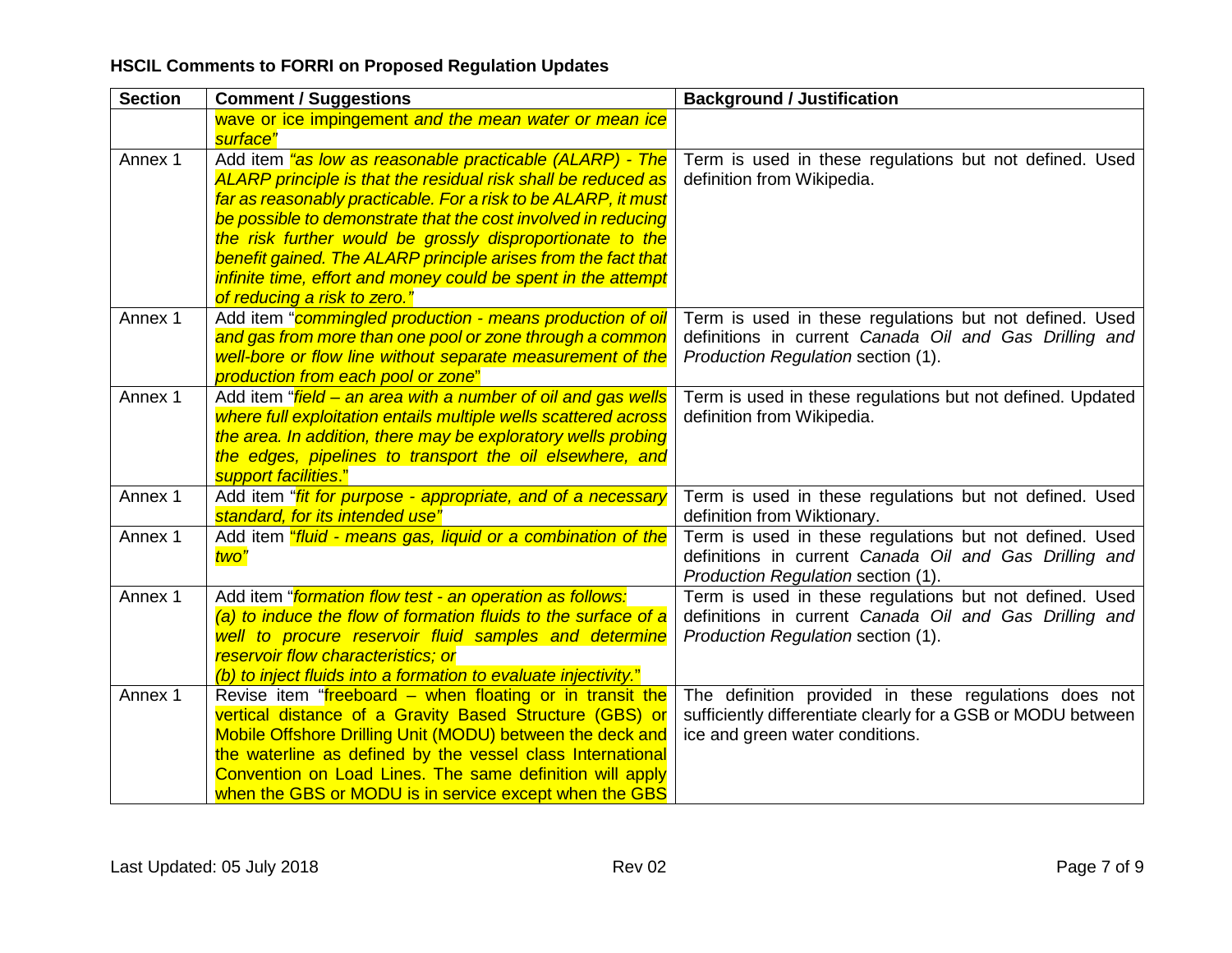| <b>Section</b> | <b>Comment / Suggestions</b>                                                                                                                                                                                                                                                                                                                                                                                                                                                                                                                                                                                                           | <b>Background / Justification</b>                                                                                                                                                                                                                                                                                                                                                                                                                     |
|----------------|----------------------------------------------------------------------------------------------------------------------------------------------------------------------------------------------------------------------------------------------------------------------------------------------------------------------------------------------------------------------------------------------------------------------------------------------------------------------------------------------------------------------------------------------------------------------------------------------------------------------------------------|-------------------------------------------------------------------------------------------------------------------------------------------------------------------------------------------------------------------------------------------------------------------------------------------------------------------------------------------------------------------------------------------------------------------------------------------------------|
|                | or MODU is or will become fixed in ice then the vertical<br>distance between the deck and the mean ice surface."                                                                                                                                                                                                                                                                                                                                                                                                                                                                                                                       |                                                                                                                                                                                                                                                                                                                                                                                                                                                       |
| Annex 1        | Add item "good oil field practices - those practices, methods,<br>and acts, including the application of standards and<br>procedures, engaged in by prudent, diligent and skilled<br>professional and experienced producers of oil and natural<br>development,<br>exploration,<br>production<br>gas<br>and<br>decommissioning operations that would be expected to<br>accomplish the desired result in a manner consistent with<br>law, regulation, reliability, safety, environmental protection,<br>and business economics".                                                                                                         | Term is used in these regulations but a final definition has<br>still to be agreed. This definition combines the version<br>provided in these regulations, the version CAPP provided in<br>their Phase 2 submission along with updates from HSCIL. In<br>addition, this definition provides further clarification<br>requested in the Department of Economic Development and<br>Transportation, Government of Nunavut in their Phase 2<br>submission. |
| Annex 1        | Comments on "incidents"                                                                                                                                                                                                                                                                                                                                                                                                                                                                                                                                                                                                                | For pollution and leak of hazardous substance, what<br>quantities would generate an incident? Focusing on "minor"<br>amounts can lead to paper filing fatigue and lack of<br>reporting.                                                                                                                                                                                                                                                               |
| Annex 1        | Add item " <i>injectivity - injection rate divided by pressure drop</i><br>from the wellbore into the formation"                                                                                                                                                                                                                                                                                                                                                                                                                                                                                                                       | Term is used in these regulations but not defined.                                                                                                                                                                                                                                                                                                                                                                                                    |
| Annex 1        | Add item "near-miss - an unplanned event that has the<br>potential to cause, but does not actually result in human<br>injury, environmental or equipment damage, or an<br>interruption to normal operation"                                                                                                                                                                                                                                                                                                                                                                                                                            | Term is used in these regulations but not defined. Suggested<br>definition would meet international standards. Updating the<br>Canada Oil and Gas Drilling and Production Regulation<br>definition wording would be "near-miss means an event that<br>would likely cause an event set out in the definition of<br>incident, but does not due to particular circumstances", but<br>the definition provided is better.                                  |
| Annex 1        | Add item " <i>multi-client surveys - 2D or 3D seismic surveys</i><br>acquired by the geophysical company for its own use and<br>are generally collected over large acreage. The geophysical<br>company owns the data which it then markets and licenses<br>to as many clients as possible, making the survey less<br>expensive on a per-unit-area basis than proprietary data and<br>driving interest in the potential leasing acreage. Generally<br>the geophysical company initiates and conducts projects of<br>general industry interest at its own financial risk although<br>some multi-client surveys can already be pre-paid." | Term is suggested to be used in these regulations. Definition<br>from the International Association of Geophysical<br>Contractors along with updates from HSCIL.                                                                                                                                                                                                                                                                                      |
| Annex 1        | Add item "pool - an oil field can consist of one or more oil<br>pools or distinct reservoirs within a single large trap"                                                                                                                                                                                                                                                                                                                                                                                                                                                                                                               | Term is used in these regulations but not defined. Updated<br>definition from Schlumberger Oilfield Glossary.                                                                                                                                                                                                                                                                                                                                         |